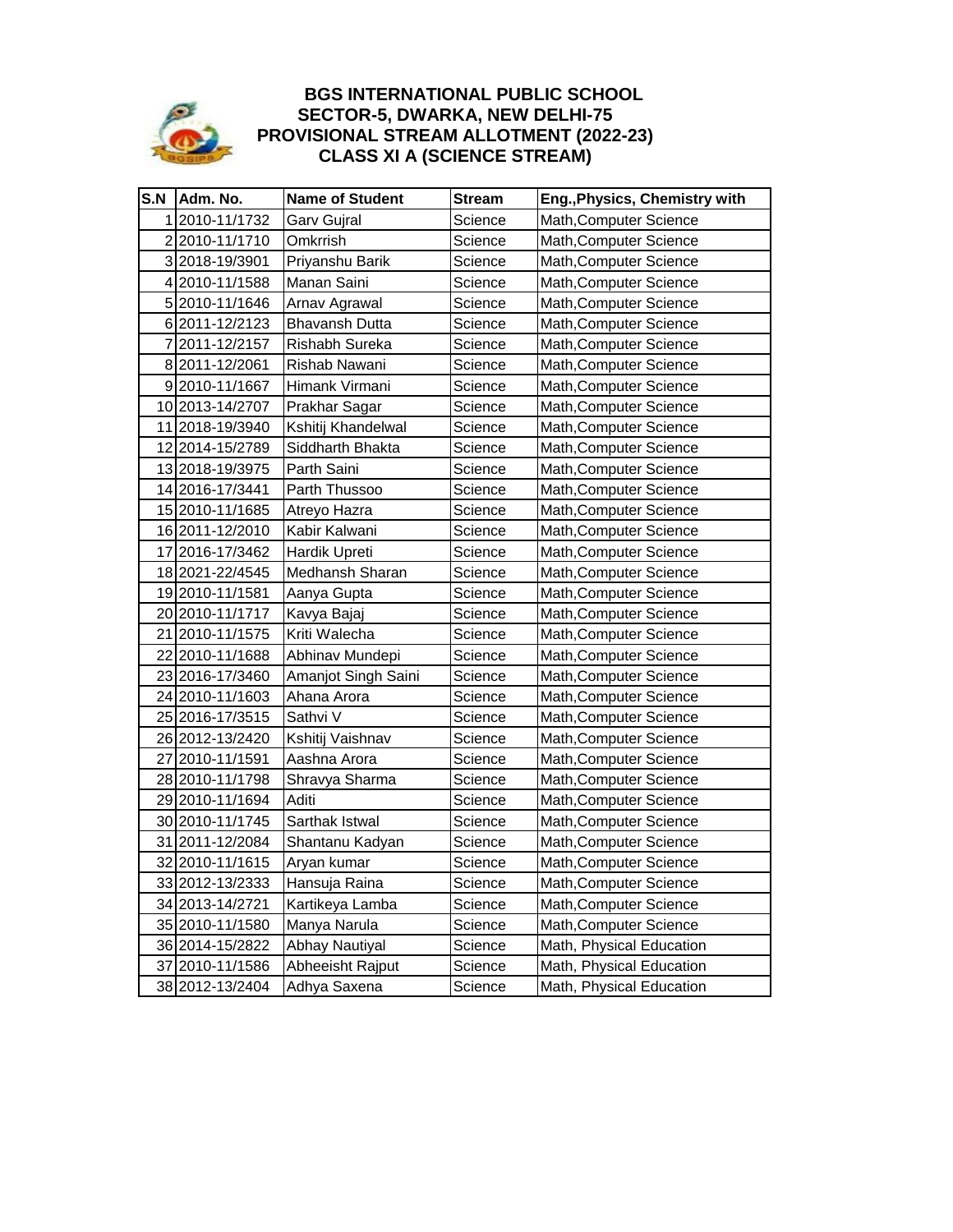

## **SECTOR-5, DWARKA, NEW DELHI-75 PROVISIONAL STREAM ALLOTMENT (2022-23) BGS INTERNATIONAL PUBLIC SCHOOL CLASS XI B (SCIENCE STREAM)**

| S.N | Adm. No.          | <b>Name of Student</b> | Stream  | Eng., Physics, Chemistry with      |
|-----|-------------------|------------------------|---------|------------------------------------|
|     | 2010-11/1665      | Aditya Pathak          | Science | Math, Physical Education           |
|     | 22012-13/2405     | Adwitta Saxena         | Science | Math, Physical Education           |
|     | 3 2010-11/1669    | <b>Akshat Pandey</b>   | Science | Math, Physical Education           |
|     | 4 2010-11/1641    | Archita Daksh          | Science | Math, Physical Education           |
|     | 5 2010-11/1720    | Hardik Razdan          | Science | Math, Physical Education           |
|     | 6 2010-11/1627    | Harjeet Kumar          | Science | Math, Physical Education           |
|     | 72010-11/1608     | Jahanvi Kardam         | Science | Math, Physical Education           |
|     | 8 2012-13/2200    | Manan Malhotra         | Science | Math, Physical Education           |
|     | 92010-11/1700     | Raghunandan Talluri    | Science | Math, Physical Education           |
|     | 10 2010-11/1648   | Ridhima Roy            | Science | Math, Physical Education           |
|     | 11 2010-11/1589   | Sanika Singh           | Science | Math, Physical Education           |
|     | 12 2010-11/1697   | Siddharth Kumar        | Science | Math, Physical Education           |
|     | 13 2012 - 13/2517 | Soham Bharti           | Science | Math, Physical Education           |
|     | 14 2019-20/4169   | Somanshu Kumar         | Science | Math, Physical Education           |
|     | 15 2018-19/3886   | Swapnil Deb            | Science | Math, Physical Education           |
|     | 16 2013-14/2679   | Tanvi Sharma           | Science | Math, Physical Education           |
|     | 17 2014-15/2808   | Tejas Yadav            | Science | Math, Physical Education           |
|     | 18 2010-11/1582   | Tuhin Mohapatra        | Science | Math, Physical Education           |
|     | 19 2015-16/3258   | Aadya Agarwal          | Science | Math, Economics                    |
|     | 20 2010-11/1621   | Nishant Pasupuleti     | Science | Math, Economics                    |
|     | 21 2010-11/1593   | Aarushi Garg           | Science | Math, Economics                    |
|     | 22 2010-11/1601   | Yogit Kishore          | Science | Math, Economics                    |
|     | 23 2010-11/1631   | Srijan Dey             | Science | Math, Biology                      |
|     | 24 2010-11/1633   | Dhwani Bamo            | Science | Math, Biology                      |
|     | 25 2010-11/1651   | Mimansa Solanki        | Science | Math, Biology                      |
|     | 26 2010-11/1626   | Anjika Kushwaha        | Science | Math, Biology                      |
|     | 27 2013-14/2706   | Mayank Chandok         | Science | Math, Biology                      |
|     | 28 2010-11/1573   | Vanshika Chugh         | Science | Math, Biology                      |
|     | 29 2010-11/1675   | Kirti Tyagi            | Science | Biology, Psychology                |
|     | 30 2018-19/3963   | Yastika Srivastava     | Science | Biology, Psychology                |
|     | 31 2010-11/1657   | Diksha Gahlot          | Science | Biology, Psychology                |
|     | 32 2012-13/2214   | Samriddhi Sinha        | Science | Biology, Psychology                |
|     | 33 2018-19/3943   | Mahira jain            | Science | Biology, Psychology                |
|     | 34 2010-11/1742   | Prateek Gupta          | Science | Biology, Psychology                |
|     | 35 2010-11/1617   | Richa                  | Science | Biology, Psychology                |
|     | 36 2012-13/2198   | Aditya Jakhar          | Science | Biology, Physical Education        |
|     | 37 2010-11/1769   | Priyanshi Arora        | Science | Biology, Physical Education        |
|     | 38 2019-20/4212   | Pearl Vashist          | Science | Biology, Physical Education        |
|     | 39 2011-12/2020   | <b>Bhanu Bharti</b>    | Science | <b>Biology, Physical Education</b> |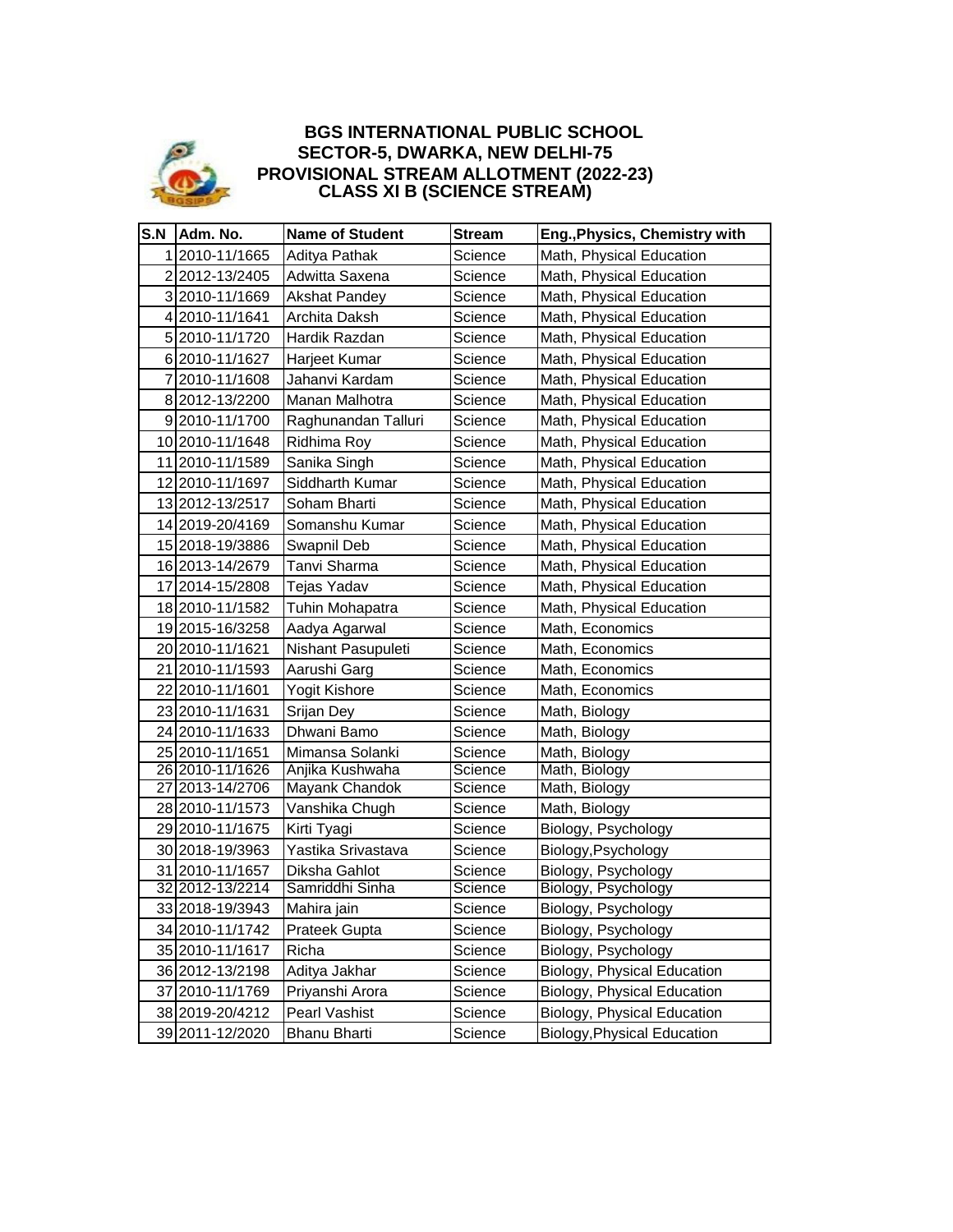

## **BGS INTERNATIONAL PUBLIC SCHOOL SECTOR-5, DWARKA, NEW DELHI-75 PROVISIONAL STREAM ALLOTMENT (2022-23) CLASS XI C (COMMERCE STREAM)**

| S.N | Adm. No.        | <b>Name of Student</b> | <b>Stream</b> | Eng, Acc, Bst, Eco with      |
|-----|-----------------|------------------------|---------------|------------------------------|
| 1   | 2010-11/1598    | Khushi Aggarwal        | Commerce      | <b>Applied Math</b>          |
|     | 2 2014-15/2911  | Shaktyanshika Mishra   | Commerce      | <b>Applied Math</b>          |
|     | 3 2019-20/4177  | Kaashvi Kalia          | Commerce      | Math                         |
|     | 4 2010-11/1723  | Twisha Rangra          | Commerce      | Math                         |
|     | 5 2010-11/1618  | Shreya Singh           | Commerce      | Math                         |
|     | 6 2013-14/2709  | Shourya Agrawal        | Commerce      | Math                         |
|     | 7 2010-11/1693  | Purav Mendiratta       | Commerce      | Math                         |
|     | 8 2010-11/1716  | Harsheen Kaur Bhasin   | Commerce      | <b>Informatics Practices</b> |
|     | 92010-11/1678   | Dev Mittal             | Commerce      | <b>Informatics Practices</b> |
|     | 10 2012-13/2264 | Utkarsh Yadav          | Commerce      | <b>Informatics Practices</b> |
|     | 11 2017-18/3739 | Aryan Garg             | Commerce      | <b>Informatics Practices</b> |
|     | 12 2010-11/1713 | <b>Atharv Sohkal</b>   | Commerce      | <b>Informatics Practices</b> |
|     | 13 2011-12/1890 | Sarvagya Sharma        | Commerce      | <b>Informatics Practices</b> |
|     | 14 2010-11/1701 | Arnav Puggal           | Commerce      | <b>Informatics Practices</b> |
|     | 15 2010-11/1679 | <b>Dhruv Tewani</b>    | Commerce      | <b>Informatics Practices</b> |
|     | 16 2013-14/2663 | J.Shrivathsan          | Commerce      | <b>Informatics Practices</b> |
|     | 17 2019-20/4183 | Prateek Tripathi       | Commerce      | <b>Physical Education</b>    |
|     | 18 2010-11/1719 | Mayank Agarwal         | Commerce      | <b>Physical Education</b>    |
|     | 19 2010-11/1625 | Shourya Bhardwaj       | Commerce      | <b>Physical Education</b>    |
|     | 20 2010-11/1687 | <b>Akshat Ramola</b>   | Commerce      | <b>Physical Education</b>    |
|     | 21 2018-19/3960 | Vardan Bhangalia       | Commerce      | <b>Physical Education</b>    |
|     | 22 2010-11/1714 | Shashank Saluja        | Commerce      | <b>Physical Education</b>    |
|     | 23 2010-11/1571 | Raessa Bassi           | Commerce      | Psychology                   |
|     | 24 2010-11/1736 | Pia Dutta              | Commerce      | Psychology                   |
|     | 25 2012-13/2204 | Arnav Verma            | Commerce      | Psychology                   |
|     | 26 2011-12/2033 | Aman Sharma            | Commerce      | Psychology                   |
|     | 27 2010-11/1730 | Ayush Panda            | Commerce      | Psychology                   |